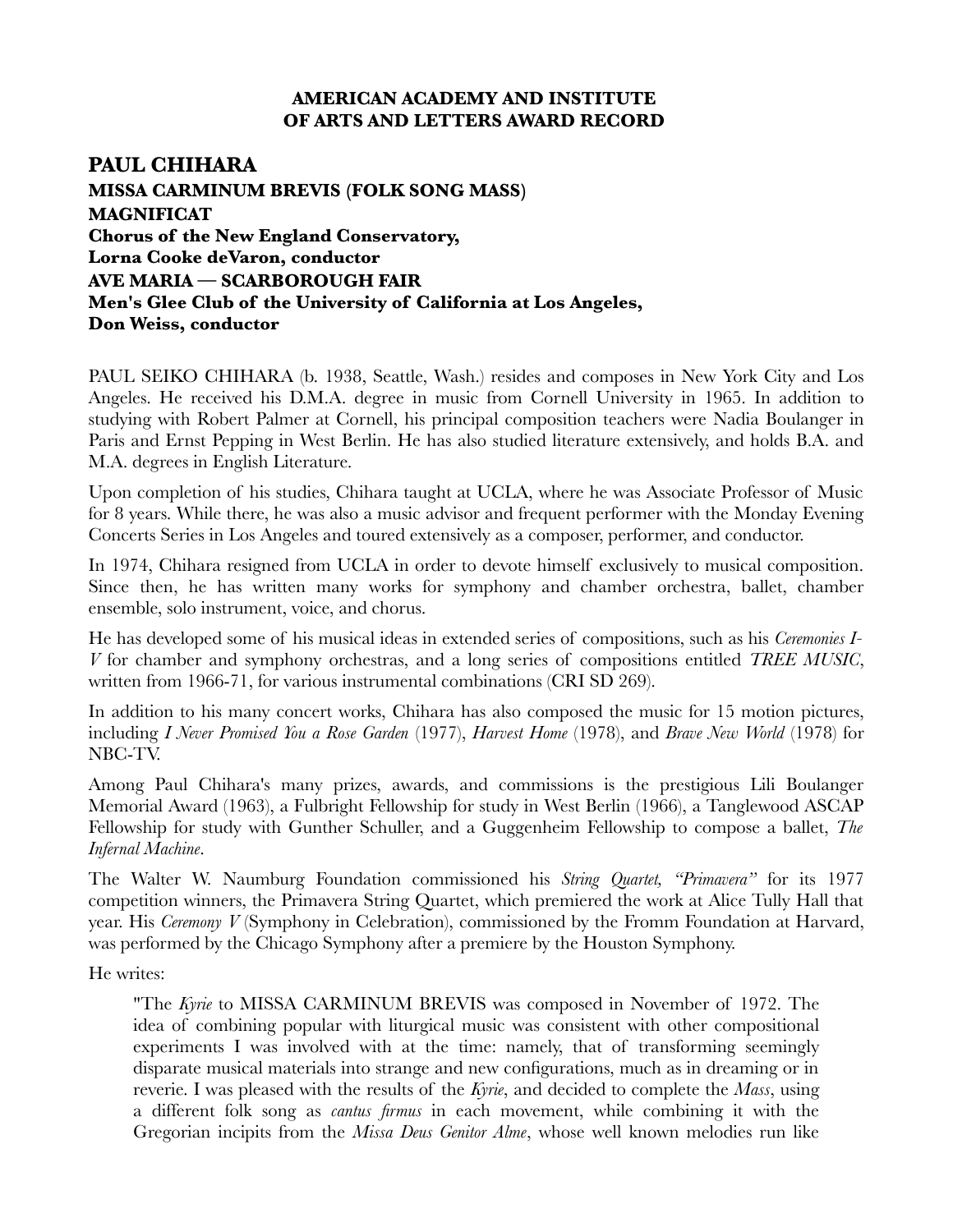sinews through the body of the work. Furthermore, the identification of sacred with profane love seems to me, as C.S. Lewis pointed out in *The Allegory of Love*, a transformation which heightens religious devotion, and as such is a peculiarly beautiful and Catholic experience. Though I love the choral works of the Baroque, Classical, and Romantic eras, the models for my Mass were chosen from an earlier period: the great masses of the High Renaissance, and especially those of Palestrina's. This influence is evident, not so much in the use of triadic harmony, as in the deliberate use of texture and density as a compositional and structure-determining resource.

"Most of the songs I have used sing of love, and tragic love at that. Texts, as well as music, were important to me, and they are often set against each other to heighten my interpretation of the Mass. Several examples may illustrate:

"Kyrie, Sally Garden, my love and I did meet."

"Qui sedes ad dexteram Patris, miserere nobis, He bid me take life easy, as the leaves grow on the tree."

"Kadosh Adonai, who comes in the name of the Lord."

"We're goin' to Montana, Hosanna!"

"For I was young and foolish and now whether he loves me or loves me not, I will walk with my love now and then ... Agnus Dei, dona nobis pacem."

"The MAGNIFICAT was composed in Berlin in 1965 while I was on a post-doctoral Fulbright Fellowship, studying choral composition with Ernest Pepping. The Gregorian hymn Ave Maria in the Dorian Mode underlies the textures of the six-part women's chorus.

"The AVE MARIA & SCARBOROUGH FAIR (composed in September, 1971) was my first project combining two cantus firmi whose texts are juxtaposed as commentaries on each other. The two songs, both in the Dorian Mode, are love songs, one sacred and the other secular. Like the MAGNIFICANT written 6 years earlier, the AVE MARIA - SCARBOROUGH FAIR is scored for six-part non-mixed chorus."

# **C. CURTIS-SMITH**

# **MASQUERADES**

- **1. Nun komm, der Heiden Heiland (Palindrome)**
- **2. Trio (Heterophonic Palindrome)**
- **3. Wie Lieblich ist doch Herr, die Stätte (Jig for an Elephant)**
- **4. Bagpypes**
- **5. In dulci jubilo: Like a Carrousel**
- **6. Scherzo (Jig for the Feet)**
- **7. Nun komm, der Heiden Heiland: Parody (Palindrome)**
- **William Albright, organ**

C. CURTIS SMITH (b. 1941 Walla Walla, Washington) studied composition with Kenneth Gahm (University of Illinois) and Bruno Maderna at Tanglewood. He has degrees from Northwestern University, and studied piano with David Burge and Gui Mombaerts. He is the recipient of a Guggenheim Foundation Fellowship (1978-79), an ASCAP composers award (1979), an Award from the American Academy and Institute of Arts and Letters (1978), grants from the National Endowment for the Arts, and the Martha Baird Rockefeller Foundation, Prix du Francis Salabert (1976), Gold Medal from the Concorso Internazionale di Musica e Danza G.B. Viotti, and the Koussevitzky Prize at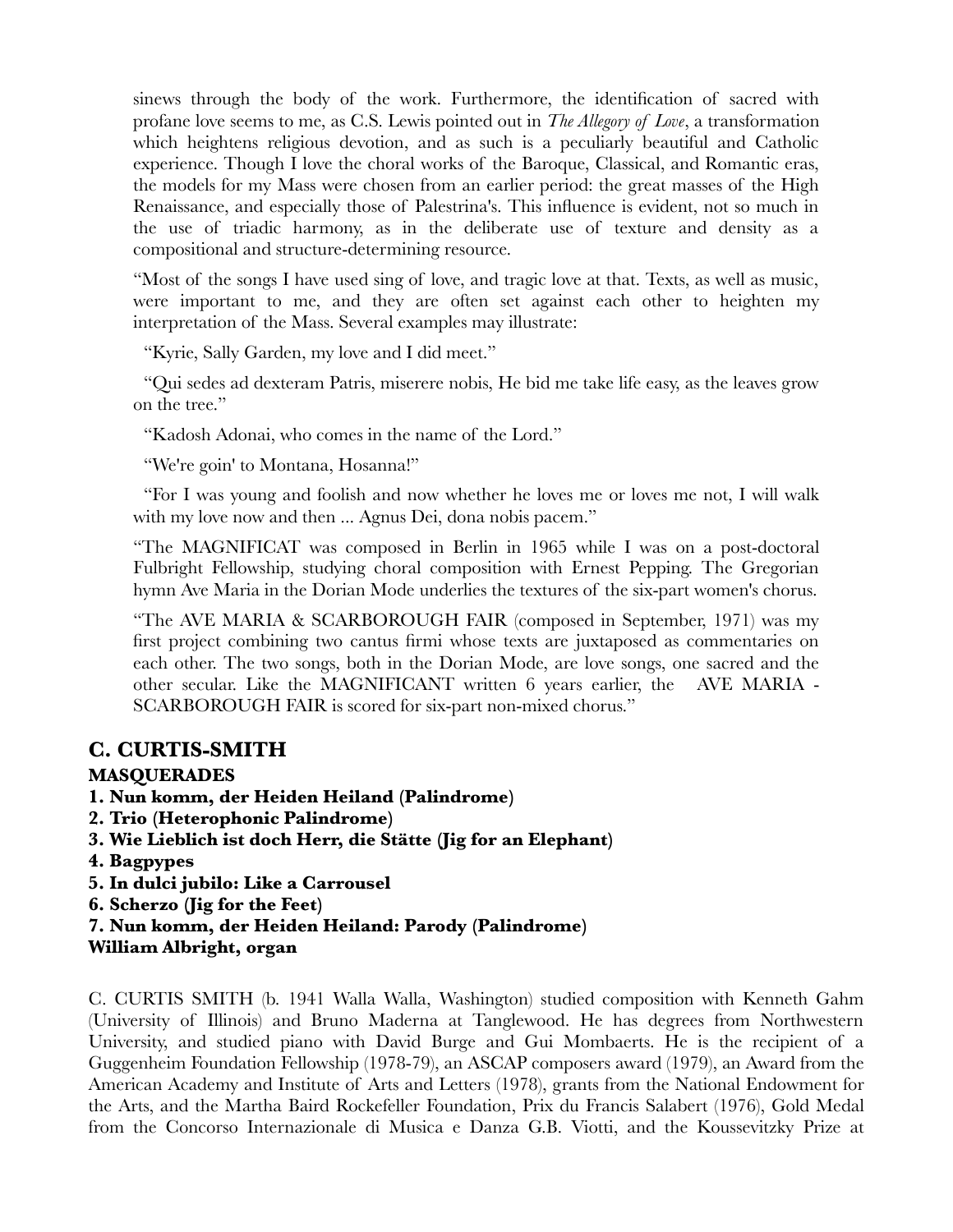Tanglewood (1972). His music is published by Theodore Presser (Elkan Vogel), and Editions Salabert (G. Schirmer), and he has received commissions from the St. Paul Chamber Orchestra and the Louis Falco Dance Company, The Boston Musica Viva, Igor Kipnis, David Burge, William Albright, and Michael Lorimer. In 1976-77, he was Visiting Lecturer in Composition at the University of Michigan and since 1975 has been Associate Professor at Western Michigan University. His music also appears on CRI SD 345, 346 and 388. He writes:

"In writing for the organ, I sensed the need for greater rhythmic momentum than in any other medium. Since any true dynamic inflection, accent or crescendo is virtually impossible, other means must be used to achieve forward momentum. This momentum, I felt, had to come through rhythmic vitality. Thus, while a preeminent concern for color has been apparent in much of my work heretofore, in MASQUERADES, rhythmic momentum is of greater importance than are coloristic elements. This was a direct response on my part to the characteristics of the organ as I perceived them. Indeed, the instrument itself shaped the nature of my musical ideas.

"The chorale prelude, *Nun komm der Heiden Helfand* is my response to the instrument's religious associations, achieved through an appropriately forthright setting of the Lutheran chorale tune, The end is an homage to Bach himself, not borrowing, surprisingly, from one of the master's preludes on the same chorale, but from the ending of his setting of *Von Gott will ich nicht Lassen*.

Another aspect of the instrument's religious tradition is embodied in *Wie lieblich ist doch Herr, die Stätte* , which imitates the sound of a tiny hymn-playing reed organ over which is superimposed the irreverent jigging of an elephant. This is the first of two 'fun' pieces in the set. Programmatic notations are peppered at odd intervals throughout the score: 'clumsy, preposterous ... stupidly trying again ... best to go it alone? ... the ringmaster pipes his flute ... ' A few notes of *In dulci jubilo* are heard in canon at the end.

"The instrument's inexhaustible air-supply called forth bagpipe-like associations, and resulted in the central movement, *Bagpypes*. By contrast to the jocular classicism of the previous movement, *Bagpypes* is rangier and more romantic in spirit. The inspiration is Scotch and Irish bagpipe playing, with the music's prominent 'Scotch snap' rhythms, its 'wheezes' and curious melodic twists. As the piece rolls along and becomes increasingly more complex, one can almost imagine a mad hoard of kilted pipers, rushing pell-mell as if to battle.

"*In dulci jubilo* embodies the instrument's mechanical side and imitates the sound and style of a calliope or carrousel. The programmatic notations in the margins run: 'The defective carrousel gets stuck ... gets stuck again ... revolves backwards ... begins to wind down, complete with stuck notes and odd squeaks ... ' The cantus firmus in the pedal (*In dulci* fairly dances!) is echoed in an augmented version played by an assistant on another manual.

"In the second, transformed version of *Nun komm der Heiden Heiland*, the opening is yet another interpretation of the religious tradition: the cloying, meandering improvisation of certain church organists, now mocked by the distorted cantus firmus. The conclusion provides the obligatory 'glorious full organ' fermata, held almost too long.

"The two remaining pieces, *Trio* (Heterophonic Palindrome) and *Scherzo* (Jig for the Feet) both, of course, fit into their respective traditions: trio and virtuoso pedal display. (Feats for the Feet?)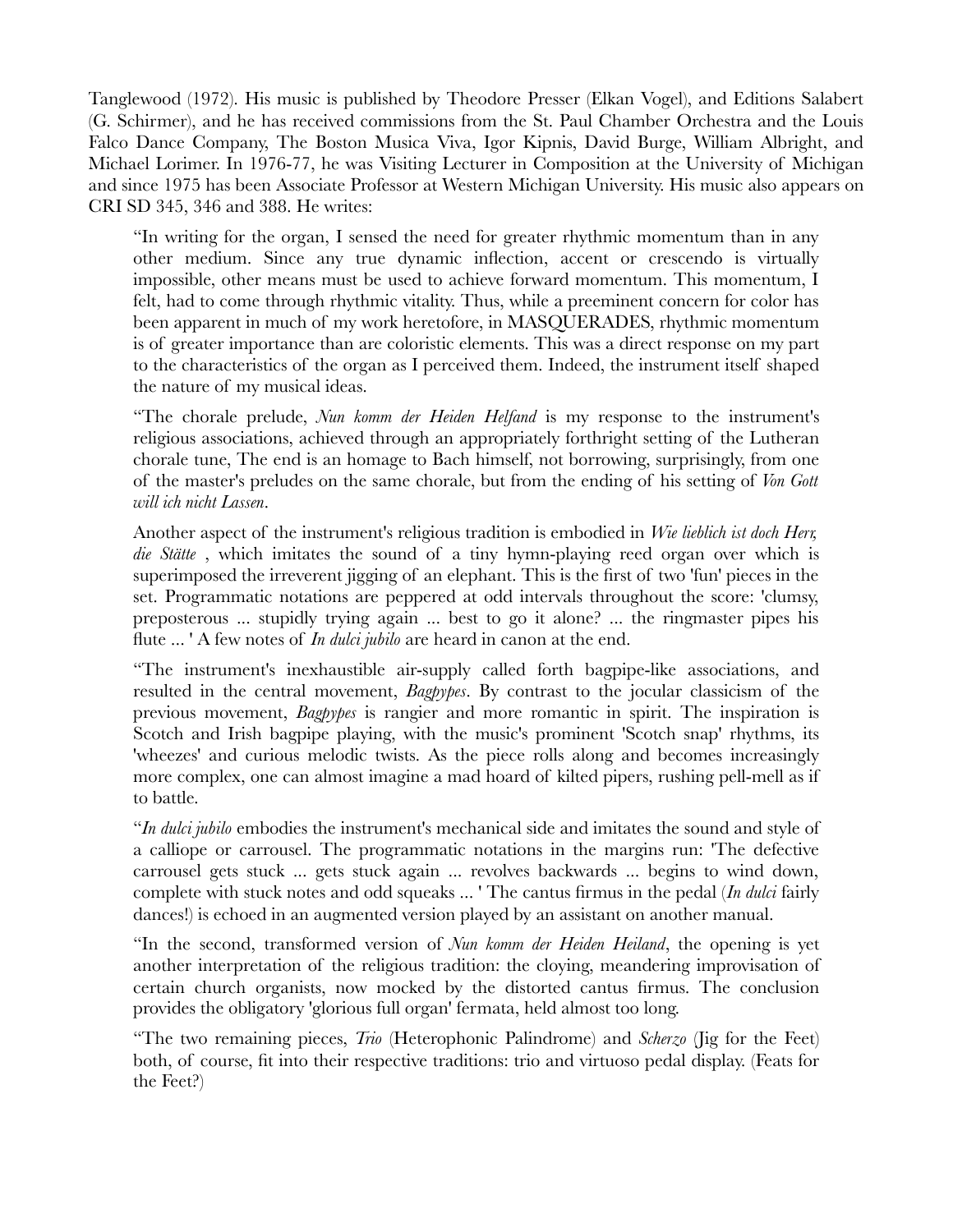"So, all the above are various manifestations of the organ in its various and sundry traditions, and appearing in an assortment of guises: MASQUERADES. From the majestic Lutheran instrument, to a tiny reed organ, to longwinded bagpipes, to mechanistic devices, to cloying improvisations and grand conclusions, etc., etc., etc."

MASQUERADES was commissioned by William Albright and premiered by him at the American Guild of Organists National Convention in Seattle, 1978. Three subsequent movements were premiered later at the van Daalen Organ Festival of Inauguration at the Eastman School of Music. MASQUERADES was recorded on the D.A. Flentrop organ at St. Mark's Cathedral in Seattle.

#### FLENTROP ORGAN OF ST. MARKS CATHEDRAL, SEATTLE

The organ for St. Mark's Cathedral, Seattle, is one of the largest modern mechanical action organs in the United States. It has four manuals, 55 stops, 76 ranks (sets of pipes), and 3,788 pipes. The large pipes are of copper and the smaller pipes of 30 to 70 percent tin. The wooden pipes as well as the case of the organ are of African mahogany. The stop action is electric with six combination pistons for each division to aid the organist in the instant manipulation of the numerous stops. The entire instrument has been handmade at the Flentrop Orgelbouw in Zaandam, Holland, in 1965.

LORNA COOKE deVARON founded the New England Conservatory Chorus in 1947, and has directed the Chorus in numerous performances and recordings with the Boston Symphony Orchestra. The group has made extensive tours of the United States, Soviet Union, and Europe.

DONN WEISS is Director of the UCLA Madrigal Singers and University Chorus as well as the Men's Glee Club. Under his direction the Glee Club has made numerous performances throughout the U.S. and Canada, has appeared on nationwide television, and has made recordings for Columbia and Everest.

WILLIAM ALBRIGHT has recorded and performed recent music for organ and piano extensively. He also tours regularly with another specialty: classic piano jazz and ragtime. His organ playing appears on CRI SD 277 (his own music) and on CRI SD 363 (music of Sydney Hodkinson), and his piano playing on CR SD 346 (music of Robert Morris). He is Associate Professor of Music Composition at the University of Michigan.

This record is sponsored by the American Academy and Institute of Arts and Letters as part of its music awards program. Four cash awards and a CRI recording are given annually to honor and encourage outstanding composers and to help them continue their creative work. Paul Chihara was a winner in 1979 and C. Curtis-Smith in 1978.

Produced by Carter Harman

*(original liner notes from CRL LP jacket)*